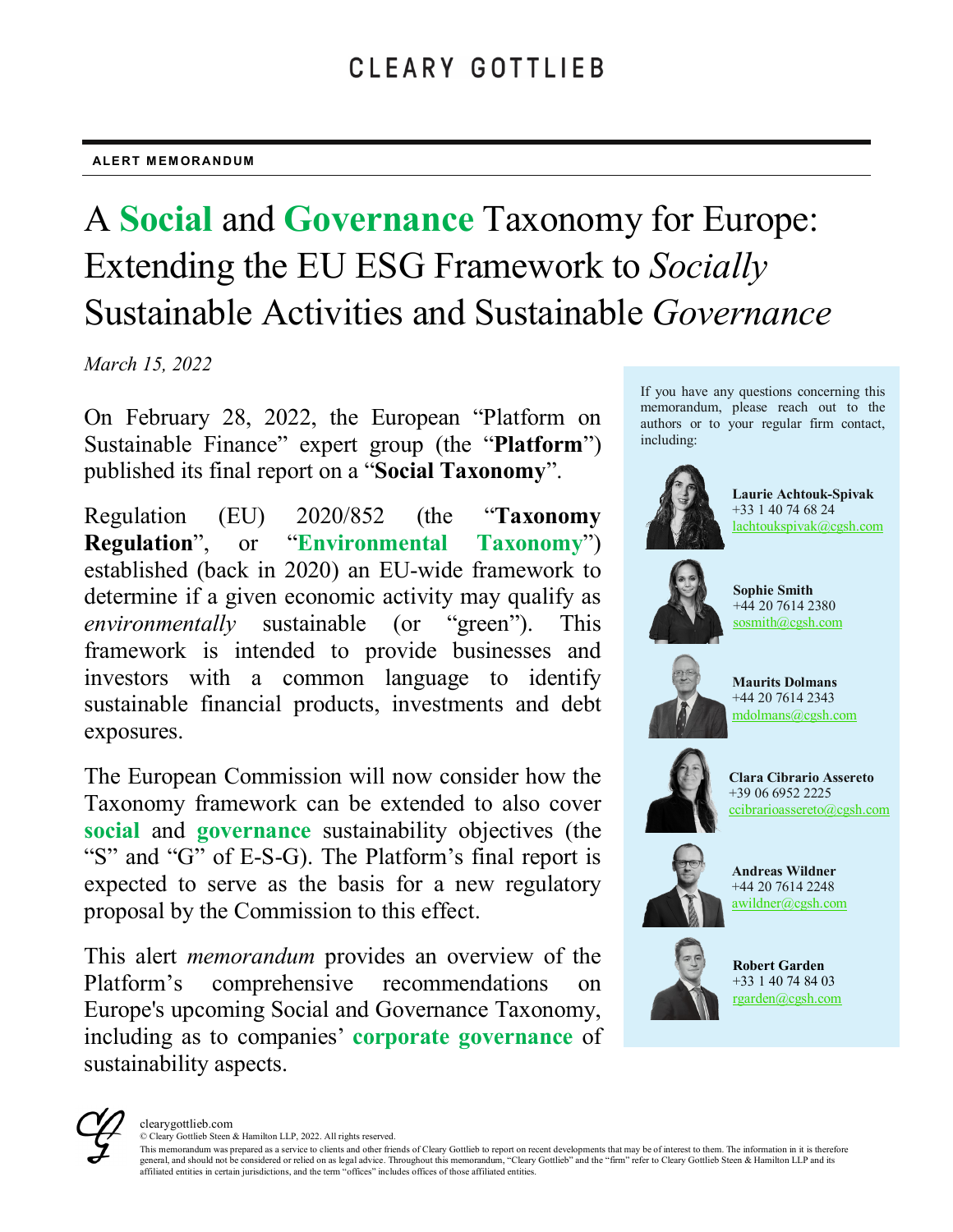# **I. Background**

Social sustainability objectives – essentially, workers' and other human rights – are at the core of the European Union. This is reflected, for instance, in Article 3(3) of the Treaty on European Union, which provides that "*the Union shall [...] work for the sustainable development of Europe [...] aiming at full employment and social progress [...], combat social exclusion and discrimination, and shall promote social justice and [..]. equality between women and men*". [1](#page-1-0) This is also at the basis of the Charter of Fundamental Rights of the European Union.<sup>[2](#page-1-1)</sup>

In furtherance of these objectives, on February 28 of this year, the Platform presented to the Commission its report on a Social Taxonomy (the "**Report**"). [3](#page-1-2) The Platform is an independent group of experts from industry, academia and the public sector. Its purpose is to advise the Commission in relation to the development of sustainable finance policies and, in particular, the EU Taxonomy. [4](#page-1-0) On July 12, 2021, the Platform published a draft version of the Report.<sup>[5](#page-1-3)</sup> The definitive version published this year takes into account the stakeholder feedback received since.

The Commission is now expected to publish a proposal for a Social Taxonomy Regulation in the course of 2022. While the recommendations in the Platform's final report are not binding, they are likely to carry significant weight. Once the Commission's regulatory proposal is published, it will be subject to review by the European Parliament and Council as part of the ordinary legislative procedure.

# **II. Introduction**

As mentioned, the purpose of a Social Taxonomy will be to lay down clear criteria which economic activities need to satisfy in order to qualify as socially sustainable. These criteria will be used in companies' disclosures as well as in the marketing and labelling of financial products. The overarching purpose of this is to allow investors to easily identify which investments are socially sustainable, and so channel capital towards sustainable activities.

# **III. Elements of a Social Taxonomy**

#### **a. Relation to the Environmental Taxonomy**

The Platform recommends that, where possible, the Social Taxonomy should follow the model of the Environmental Taxonomy. This would avoid imposing unnecessary administrative burden on companies and investments, and facilitate market acceptance and understanding (given the market's familiarity with the Environmental Taxonomy). It would also allow investors to easily determine if investments are (only) environmentally sustainable, (only) socially sustainable, or both.

In line with this view, the suggested structure of the Social Taxonomy contemplates: *(i)* a number of pre-set overarching social objectives; *(ii)* criteria for "substantially contributing" to those objectives; *(iii)* "do no significant harm" ("**DNSH**") criteria; and *(iv)* a number of minimum safeguards that sustainable activities will have to comply with regardless of the objective that is pursued by the underlying activity or investment.

However, the proposed Social Taxonomy deviates from the Environmental Taxonomy in some ways – that is:

- 1. Structurally, by breaking down the social objectives into sub-objectives;
- 2. In terms of the approach that will have to be adopted in designing specific criteria for "substantial contribution" and DNSH.

The reason for these differences (especially the second point) lies in some fundamental differences between *environmental* and *social* sustainability:

1. While some economic activities are inherently harmful to the environment (and others are not), most activities tend to have some inherent social benefits, for instance by creating employment. A Social Taxonomy must therefore differentiate between "inherent" ('business-as-usual') and "additional" social benefits of economic activities;

 $\overline{a}$ 

<span id="page-1-0"></span> $<sup>1</sup>$  The Treaty is availabl[e here.](https://eur-lex.europa.eu/resource.html?uri=cellar:2bf140bf-a3f8-4ab2-b506-fd71826e6da6.0023.02/DOC_1&format=PDF)</sup>

<span id="page-1-1"></span> $2$  The Charter is availabl[e here.](https://eur-lex.europa.eu/legal-content/EN/TXT/PDF/?uri=CELEX:12012P/TXT&from=EN)

<span id="page-1-3"></span><span id="page-1-2"></span><sup>&</sup>lt;sup>3</sup> The Report is availabl[e here.](https://ec.europa.eu/info/sites/default/files/business_economy_euro/banking_and_finance/documents/280222-sustainable-finance-platform-finance-report-social-taxonomy.pdf)

<sup>&</sup>lt;sup>4</sup> The Taxonomy Regulation is accessible [here.](https://eur-lex.europa.eu/legal-content/EN/TXT/PDF/?uri=CELEX:32020R0852&from=EN) To read out our analysis of the Environmental Taxonomy, access our related alert [here.](https://www.clearygottlieb.com/-/media/files/alert-memos-2020/a-framework-taxonomy-for-sustainable-finance.pdf)

<sup>&</sup>lt;sup>5</sup> The draft report was made available [here.](https://ec.europa.eu/info/sites/default/files/business_economy_euro/banking_and_finance/documents/sf-draft-report-social-taxonomy-july2021_en.pdf)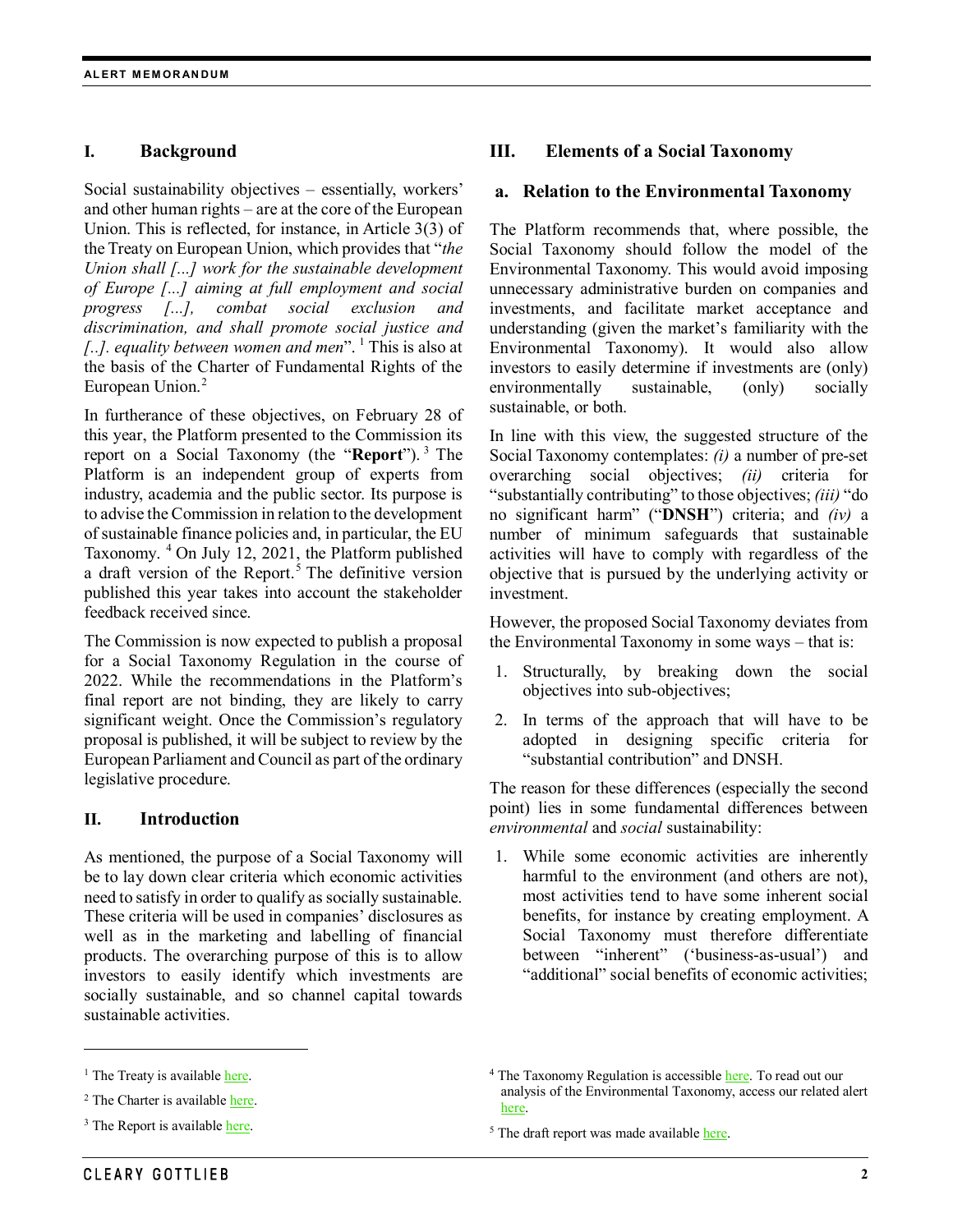- 2. Unlike the Environmental Taxonomy, there are fewer scientific standards on which the criteria for a Social Taxonomy could be based. The Platform recommends that the Social Taxonomy should therefore be based on "*internationally agreed authoritative norms and principles*";
- 3. Relatedly, developing quantifiable criteria for a Social Taxonomy may be more challenging in some instances (compared to measuring pollution or other environmental sustainability factors), which is why a combination of quantitative and qualitative criteria will likely need to be employed.

#### **b. Social objectives**

As with the Environmental Taxonomy, in order to be considered (socially) sustainable an economic activity will need to "substantially contribute" to one or more of the EU's chosen social sustainability objectives.

The Platform proposes that the Taxonomy focus on **three high-level objectives** (centred around three groups of stakeholders, whose lives of are typically most affected):

- **1.** Promoting decent work (focusing on **employee**-stakeholders)
- **2.** Promoting adequate living standards and wellbeing for end-users/consumers (focusing on **end-users** as stakeholders)
- **3.** Promoting inclusive and sustainable communities and societies (for any other **communities affected** at any point of the product's value chain)

As mentioned, in contrast to the Environmental Taxonomy, the Platform proposes that these be broken down into sub-objectives. These must be designed so as to *(i)* not overlap with each other, but at the same time *(ii)* collectively cover all essential topics within the objective to which they refer.

The Platform Report contains the following indicative list of sub-objectives:

| <b>Objective</b>                                                                | <b>Sub-objectives</b>                                                                                        |
|---------------------------------------------------------------------------------|--------------------------------------------------------------------------------------------------------------|
| Decent work                                                                     | Promoting decent work                                                                                        |
|                                                                                 | Promoting equality and non-<br>discrimination at work                                                        |
|                                                                                 | Ensuring respect for the human rights<br>and workers' rights of affected workers<br>in the value chain       |
| <b>Adequate</b><br>living<br>standards<br>and<br>wellbeing<br>for end-<br>users | <b>Ensuring healthy and safe products</b><br>and services                                                    |
|                                                                                 | Designing products to be <b>durable</b> and<br>repairable                                                    |
|                                                                                 | Providing for cybersecurity and the<br>protection of personal data and privacy                               |
|                                                                                 | Engaging in responsible marketing<br>practices                                                               |
|                                                                                 | Ensuring access to quality healthcare<br>products and services including care<br>services                    |
|                                                                                 | Improving access to healthy and highly<br>nutritious food                                                    |
|                                                                                 | Improving access to good-quality<br>drinking water                                                           |
|                                                                                 | Improving access to good-quality<br>housing                                                                  |
|                                                                                 | Improving access to education and<br>lifelong learning                                                       |
| <b>Inclusive</b><br>and<br>sustainable<br>communities<br>and societies          | Promoting equality and inclusive<br>growth                                                                   |
|                                                                                 | Supporting sustainable livelihoods and<br>land rights                                                        |
|                                                                                 | Ensuring respect for the human rights of<br>affected communities by carrying out<br>risk-based due diligence |

"Substantial contribution" to an objective (and, therefore, whether an economic activity qualifies as "socially sustainable") will be defined at sub-objective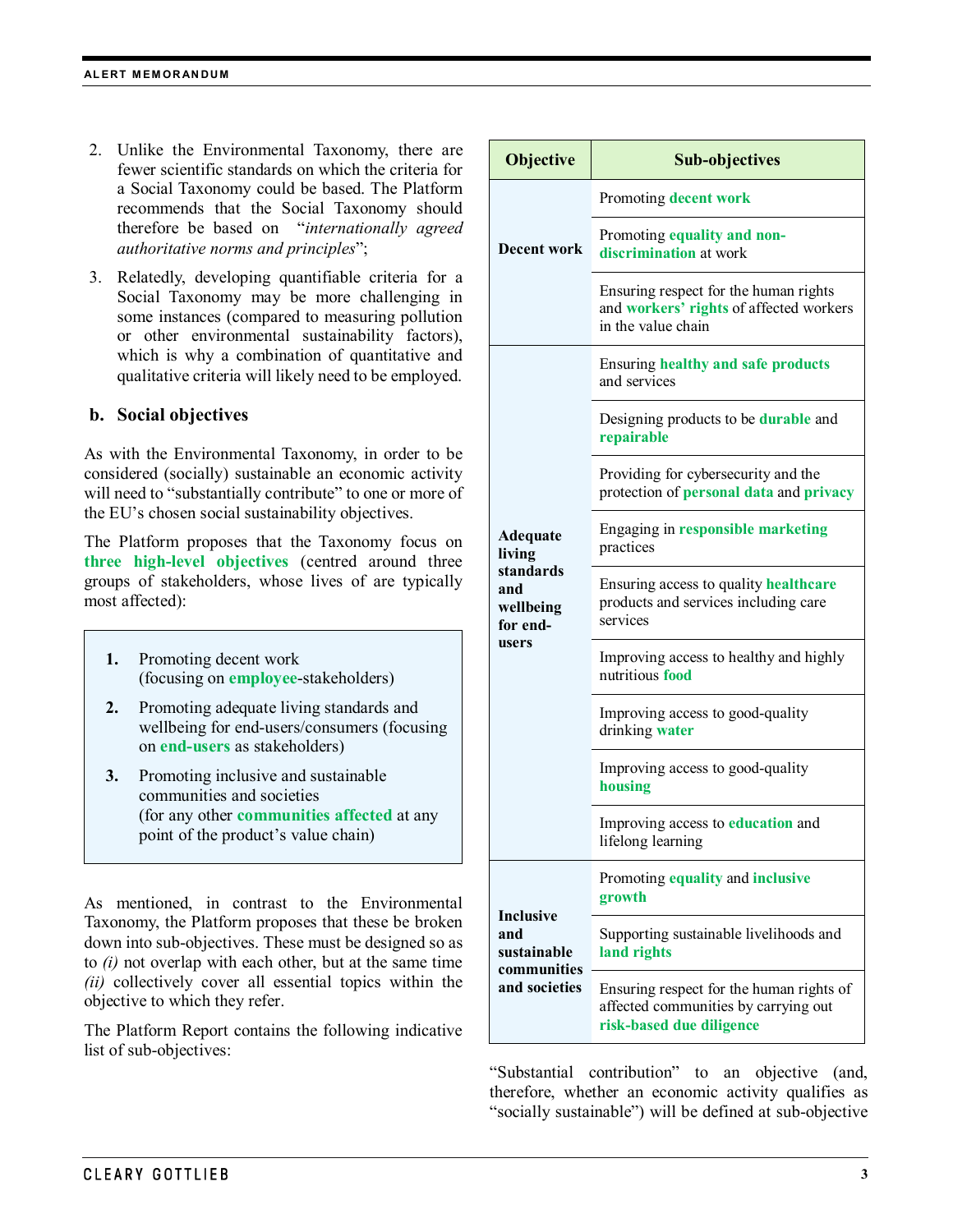level.

# **c. Substantial contribution and sector prioritisation**

The Platform envisages three different types of substantial contribution to a social sustainability objective:

- (i) Reducing the negative impact of economic activities
- (ii) Enhancing the inherent positive impact of certain economic activities
- (iii) Facilitating/promoting either *(i)* or *(ii)* above ("**enabling activities"**)

As with the Environmental Taxonomy, criteria for what qualifies as substantial contribution will be tailored to specific economic activities. This requires prioritisation of sectors. The Platform considers that any prioritisation of sectors (classified according to the NACE industrial classification system) should depend on the type of substantial contribution.

#### **i. Reducing negative impact**

The first category of substantial contribution relates to the embedding of social rights due diligence in businesses' activities across their value chains. The Platform recognises that reducing the negative impact of business operations can bring "transformative social improvements" for those affected.

The Platform recommends to prioritise high-risk sectors, where negative impacts are easier to identify . Examples may include, in relation to health and safety for instance, mining, manufacturing, or construction.

The Platform notes the following challenges:

**'Business as usual':** minimum standards which form part of 'business as usual' should not be enough to qualify as substantial contribution. The Platform therefore recommends to require measures to be *(i)* credible, *(ii)* 'best in class' in terms of design and implementation, and *(iii)*

 $\overline{a}$ 

meaningful in terms of outcomes for stakeholders.

- (ii) **Difficulties in sector-prioritisation:** some topics or sub-objectives are sector agnostic, meaning that it is challenging to determine which sectors are especially relevant to the sub-objective. Examples of this include collective bargaining and workforce diversity aspects. The Platform recommends formulating generic DNSH criteria where this is the case. These would be linked to an activity (not to the entity), and they would have the same wording for all activities identified in the Social Taxonomy.
- (iii) **Zero-tolerance issues**: some issues, such as child labour or forced labour (on which, see also Section IV below), are generally subject to "*zero-tolerance in law and ... sometimes subject to import bans and exclusion criteria*". It may be difficult to formulate substantial-contribution criteria for objectives like "avoiding and addressing" these issues. The Platform recommends that experts be consulted to "*better understand if and how these objectives could be reasonably framed in substantialcontribution criteria*".

#### **ii. Enhancing positive impact**

The second substantial contribution category relates to the provision of certain economic goods, services or infrastructure that are essential for ensuring adequate living standards. Examples of this are food and water, housing, healthcare, education, transport and telecommunications.

In terms of sector prioritisation, the Platform recognises that not all economic activities relating to such goods or services should equally qualify as socially sustainable. Capital flows should be directed towards situations in which basic human needs/infrastructure are *(i)* not met at all, *(ii)* not accessible to certain groups, or *(iii)* at risk of not being met in the future. The Platform suggests that such situations can be identified by applying the "**AAAQ Concept**" (Availability, Accessibility, Acceptability, Quality), which it describes as a way "*to address all possible obstacles to the fulfilment of social, economic and cultural rights and to find ways to overcome these obstacles*". [6](#page-3-0)

<span id="page-3-0"></span><sup>6</sup> Report, page 41.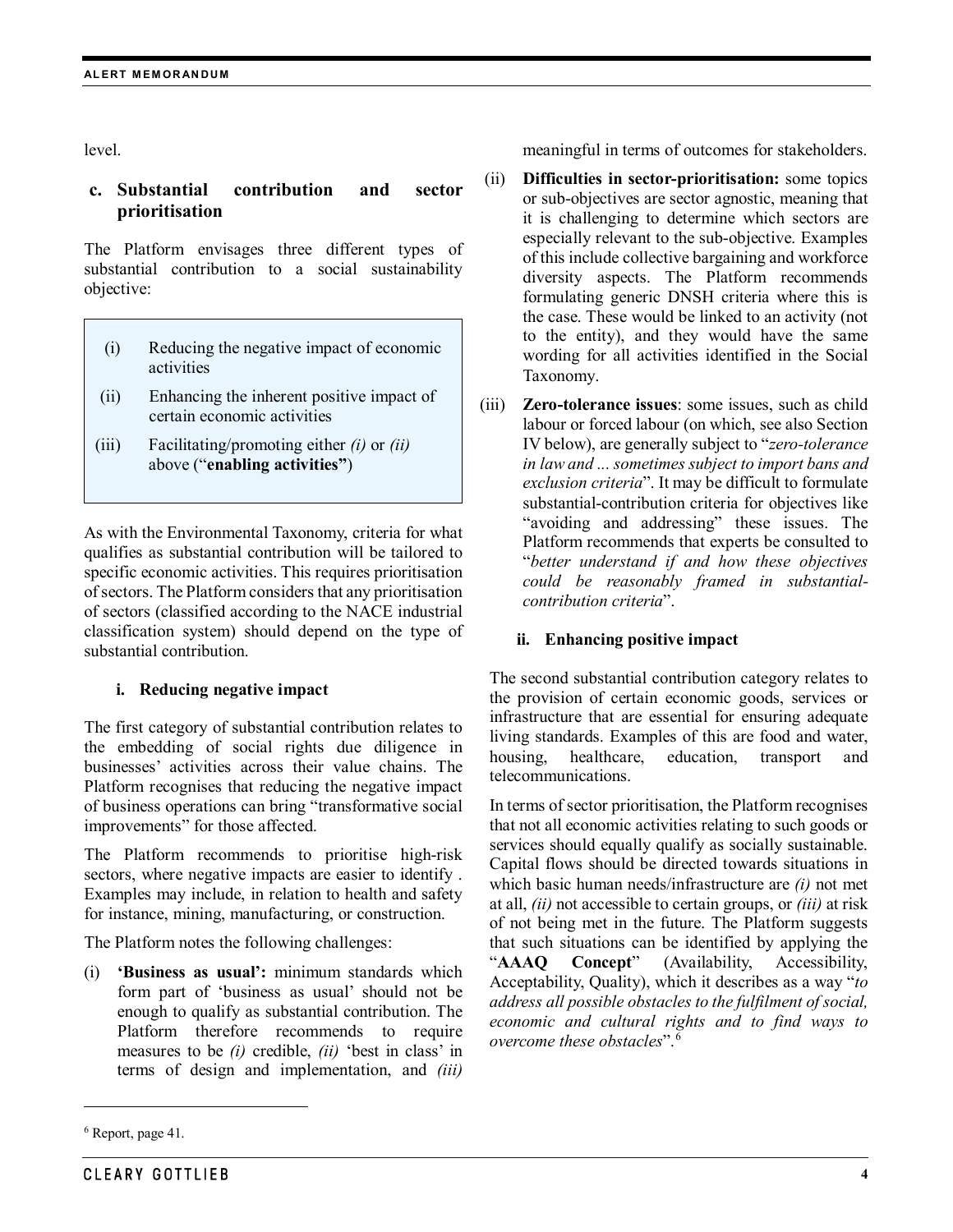#### **iii. Enabling activities**

The third category of substantial contribution relates to activities which enable improved social performance in other activities. The Platform cites as examples social audits, stakeholder dialogues, mediation services or complaint mechanism, and testing aimed at detecting harmful substances in consumer products.

The selection of sectors for enabling activities will reflect the one that applies to the other substantial contribution categories.

# **d. DNSH**

The Platform recommends that DNSH criteria be formulated at the level of each sub-objective. The effect of this would be that, even where an activity substantially contributes to a relevant sub-objective, it will not qualify as socially sustainable if it violates any of the DNSH criteria that refer to *other* sub-objectives.

The Platform mentions potential challenges with this approach:

- (i) **Practical difficulties of granularity**: formulating DNSH criteria at the sub-objective level will require assessing an activity for both its substantial contribution (to one sub-objective) and DNSH (to other sub-objectives), under the same headline objective. It might occur that an activity assessed for substantial contribution to one sub-objective also needs to demonstrate DNSH for the very same sub-objective.
- (ii) **Impossibility of linking turnover or expenditure to sustainability objectives**: where turnover or expenditure cannot meaningfully be linked to one or more sub-objectives (for purpose of Taxonomyrelated disclosures, such as the ones that are set under Article 8 of the current Taxonomy Regulation), minimum-safeguards should apply instead. Sub-objectives like freedom of association and taxation could present this challenge, for instance. The Platform notes, however, that the aim should be to have formulate DNSH criteria wherever possible, since these are typically more precise and tailored than the general minimum safeguards discussed under Paragraph (f) below.

# **e. Metrics**

Screening criteria should include both qualitative and quantitative metrics:

- (A) **Quantitative metrics:** where quantitative metrics can be meaningfully applied, they may provide clear outcome-oriented performance benchmarks. Examples of good data availability in this respect include safe and healthy working conditions, antidiscrimination, freedom of association, employment generation, staff wages.
- (B) **Qualitative metrics:** where no quantitative data is available, qualitative indicators may still be used. These might focus on policies and procedures in place in a company.

On a general level, the Platform considers that indicators for a Social Taxonomy should: be derived from internationally recognised standards, function as a good proxy for the objective they address, be specific and precise, have a clear direction, be available at a reasonable cost, be all set at a similar level of detail, and avoid creating wrong incentives.

# **f. Minimum safeguards**

Similarly to the Environmental Taxonomy, in order to qualify as socially sustainable, activities will finally have to be carried out in compliance with certain minimum safeguards. The Platform is working in parallel on a report on the functioning of Article 18 (concerning minimum safeguards) in the Environmental Taxonomy. A comprehensive consideration of minimum safeguards in the Social Taxonomy will follow the publication of that report. However, the Platform's Report already provides some provisional considerations:

(i) **Minimum environmental safeguards**: if the DNSH criteria of the Environmental Taxonomy cannot be meaningfully applied to the Social Taxonomy, then environmental minimum safeguards would need to be included. This is necessary in order to ensure that no incentive is created to invest in activities which harm the environment. One suggestion for environmental minimum safeguards would be the environmental part of the OECD Guidelines.<sup>[7](#page-4-0)</sup>

<span id="page-4-0"></span> <sup>7</sup> OECD Guidelines for Multinational Enterprises, accessible [here.](https://www.oecd.org/daf/inv/mne/48004323.pdf)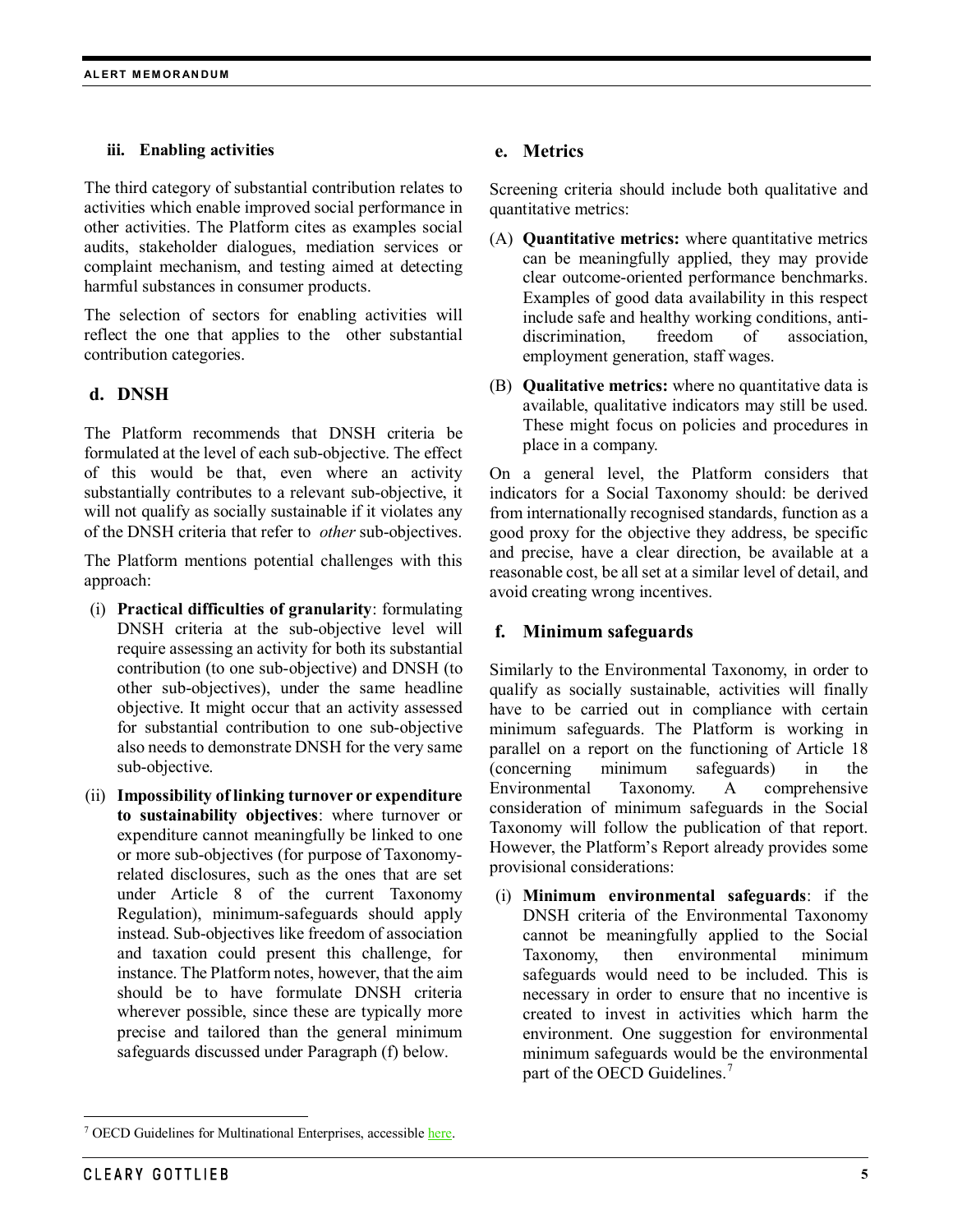- (ii) **Minimum social safeguards:** as mentioned under Paragraph (d) above, in relation to sub-objectives for which it is impossible to lay down valid DNSH criteria, minimum social safeguards identical to those that apply in the Environmental Taxonomy should be used.
- (iii) **Policies and outcomes**: the Platform notes that it is important to ensure that minimum safeguards are not only incorporated in companies' internal policies, but also implemented in practice. However, it is not clear that the minimumsafeguards provision in the Environmental Taxonomy is currently applied in that way. One approach to address this might be to interpret minimum safeguards as requiring the prioritisation of salient indicators and the development of standardised reporting templates in line with the future Corporate Sustainability Reporting Directive. [8](#page-5-0) The Platform recommends that further work be done to clarify the operation of the minimum safeguards in the Environmental Taxonomy. This work will then need to be taken into account when designing minimum safeguards for the Social Taxonomy.

# **IV. Forced labour and product bans**

The Commission has reiterated on multiple occasions its "zero-tolerance" position on forced and child labour.

This is reflected in various initiatives promoting decent work, such as:

- The April 2021 proposal for a **Corporate Sustainability Reporting Directive** (setting out detailed reporting requirements relating among other things also to labour rights).
- The February 2022 proposal for a **Corporate Sustainability Due Diligence Directive**<sup>[9](#page-5-1)</sup> (setting out due diligence obligation for certain large companies to identify, prevent, mitigate and account for actual and potential adverse impacts on human rights, including labour rights, throughout

 $\overline{a}$ 

<span id="page-5-2"></span> $10$  Platform's final report, page 36.

their value chains); and

The Report aligns with this stance in the following ways:

- 1. **Sub-objectives**: one of the suggested Social Taxonomy objectives is "promoting decent work." The Platform suggests that this may include "*taking immediate and effective measures to end forced labour and exploitation of work, with specific reference to workers with a migration background*."<sup>10</sup>
- 2. **Substantial contribution**: the Platform recognised that it may be challenging to formulate meaningful criteria for substantial contribution to the objective of "*avoiding and addressing* [*...*] *child labour or forced labour"* (since these issues are generally subject to *zero*-tolerance). The Platform therefore suggests "*that experts be consulted to better understand if and how these objectives could be reasonably framed in substantial-contribution criteria.*"[11](#page-5-3)
- 3. **DNSH**: the Platform recommends mirroring the Environmental Taxonomy structure in that activities should not qualify as Taxonomy-aligned where they do significant harm to any of the objectives and sub-objectives. In that context, the Platform noted as an example that "*an economic activity that makes a substantial contribution to living wages (thus promoting the decent-work objective) should not* [*…*] *use child or forced labour in supply chains*."[12](#page-5-0)

On February 23, 2022, the Commission also issued a "**Communication on Decent Work**".[13](#page-5-4) The document mentions an initiative (informally announced already in September 2021, by President Von der Leyen) to ban products made through forced labour from the European single market. The Commission states that this legislative proposal will build on international standards and will apply to both domestic and imported products.

The Report does not mention any such product ban. This is perhaps unsurprising given that the aim of a

<span id="page-5-0"></span><sup>&</sup>lt;sup>8</sup> The proposal is availabl[e here.](https://ec.europa.eu/transparency/documents-register/api/files/COM(2021)189_0/de00000001034388?rendition=false) To read our analysis of the proposal, access our related aler[t here.](https://www.clearygottlieb.com/-/media/files/alert-memos-2021/the-corporate-sustainability-reporting-directive.pdf)

<span id="page-5-4"></span><span id="page-5-1"></span><sup>&</sup>lt;sup>9</sup> The proposal is availabl[e here.](https://ec.europa.eu/info/sites/default/files/1_1_183885_prop_dir_susta_en.pdf)

<span id="page-5-3"></span><sup>11</sup> Platform's final report, page 45.

<sup>12</sup> Platform's final report, page 44.

<sup>&</sup>lt;sup>13</sup> See Communication from the Commission to the European Parliament, the Council and the European Economic and Social Committee on decent work worldwide for a global just transition and a sustainable recovery (the Commission's "**Communication on Decent Work**"), accessible [here.](https://www.google.com/url?sa=t&rct=j&q=&esrc=s&source=web&cd=&ved=2ahUKEwjMgs7vxrf2AhWFr6QKHYpIDJYQFnoECBQQAQ&url=https%3A%2F%2Fec.europa.eu%2Fsocial%2FBlobServlet%3FdocId%3D25260%26langId%3Den&usg=AOvVaw1p16y4DfZ3KbK0rSzHiOpy)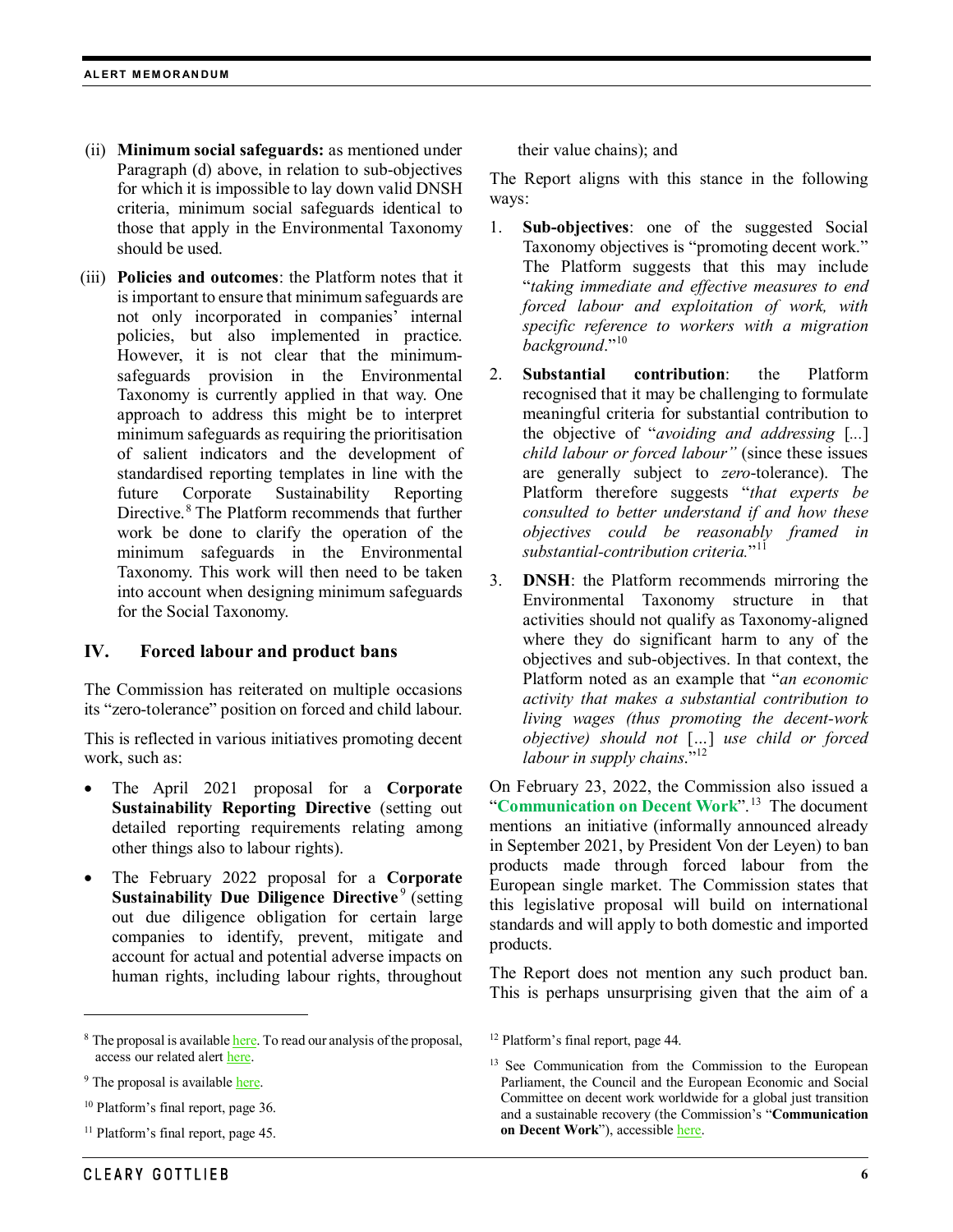Social Taxonomy would be to channel investment to certain activities through appropriate disclosure and labelling (rather than prohibiting certain products or activities). It appears, however, that in the context of the DNSH criteria the Platform suggests a strict approach to the use of forced labour, such that an economic activity that involves forced labour at any point in the supply chain would be (if not altogether banned) certainly not able to qualify as Taxonomy-aligned.

# **V. Sustainable Governance, and corporate governance requirements related to ESG**

The Report recommends that the Taxonomy should include **reporting requirements** for companies on certain corporate governance aspects related to sustainability.

Governance structures are seen as key to the aims of the Taxonomy, given that they provide a company with the internal framework for addressing social and environmental impacts.

Because governance is linked to the undertaking (entity-level) rather than its activities, the obvious place to include governance-related obligations within the Taxonomy would be within minimum safeguards.

The Report considers two key objectives related to sustainable governance:

- 1. **Sustainable Governance** (G) objectives, to complement the EU's Environmental (E) and Social (S) Taxonomy
- 2. Strengthening companies' requirements related to the **corporate governance** of ESG

In the Platform's view, each of these can be broken down into various sub-objectives.

# **a. Sustainable Governance objectives**

The Platform considers five governance (G) topics as relevant to sustainability:

(i) **Anti-bribery and anti-corruption:** companies should be required to demonstrate and disclose their commitment to anti-bribery and anticorruption measures. This may include appropriate risk-assessment systems (especially in the context of interaction with public officials), routine anticorruption training and whistle-blowing procedures.

- (ii) **Responsible lobbying and political engagement:** while recognising the important role it can play, the Platform suggests that lobbying must be conducted in a responsible manner. This may include refraining from active lobbying during elections and ensuring transparency over payments and collaboration with politicians. The Platform therefore recommends that the Social Taxonomy require companies to disclose their policies and procedures on direct and indirect lobbying, any payments for lobbying, and their involvement with tax-exempt organisations that write or endorse model legislation.
- (iii) **Transparent and non-aggressive tax planning:** the Platform notes the significant role that (corporate) taxes play in providing sources of government revenue (and so investment in public infrastructure and services), and reducing inequality (through redistribution of wealth). According to the Platform, the Social Taxonomy should aim to promote transparency over companies' approaches to tax and tax compliance. Specifically, the Platform recommends that companies should be required to disclose whether (or the extent to which) the company's board is directly responsible for tax compliance, how the company seeks to comply with the letter and spirit of the applicable tax laws, and what measures the company has in place to prevent tax avoidance practices.
- (iv) **Diversity of board members**: the Platform considers that requirements analogous to the ones falling under the decent-work objective be adopted in relation to board composition, diversity and nondiscrimination based on factors such as gender and race.
- (v) **Employee representation on corporate boards:** the Platform considers employee representation to be essential to social dialogue within companies. Accordingly, it recommends that worker representatives should be given the chance to take part in the work and meetings of corporate boards.